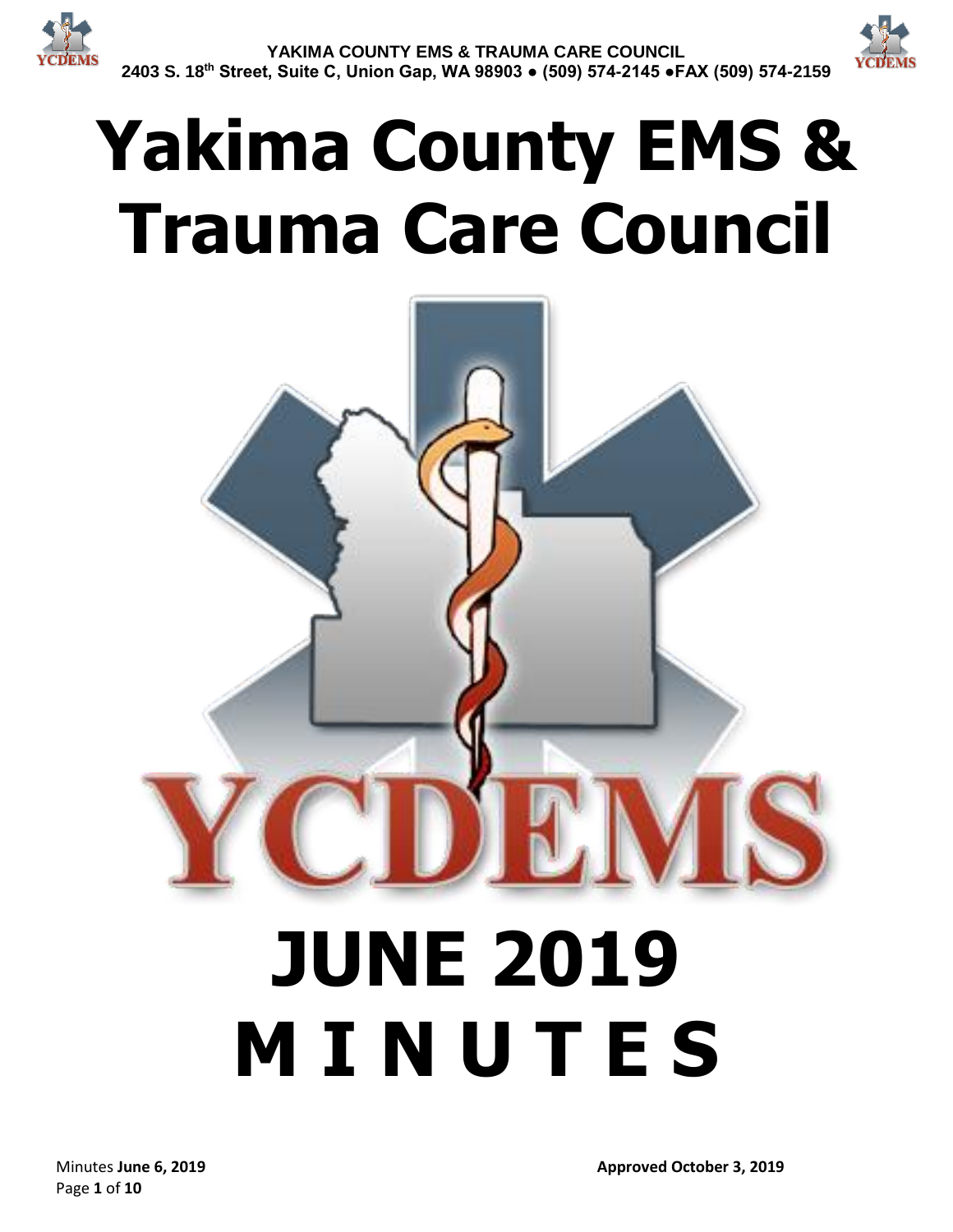



#### **Yakima County EMS & Trauma Care Council Attendance Record for January– December 2019**

|                                                                      |                                     |                                                 |   | Feb |   | April |   | June | Aug | <b>Oct</b> |    | <b>Dec</b> |
|----------------------------------------------------------------------|-------------------------------------|-------------------------------------------------|---|-----|---|-------|---|------|-----|------------|----|------------|
| <b>Agency/Department</b>                                             | Representative                      | <b>Alternate</b>                                | R |     | R |       | R | A    | R   | R          | R. | A          |
| Consumer                                                             | Loren Belton,<br>YVCOG.             | Open                                            |   |     |   |       |   |      |     |            |    |            |
| <b>Medical Control</b>                                               | Ben Maltz MPD                       | Designee                                        |   |     |   |       |   |      |     |            |    |            |
| Elected Official (Fire<br>Commissioner/Mayor/City<br>Council Member) | Kay Funk, City of<br>Yakima Council | Ken Eakin, Fire<br>Commissioner,<br><b>WVFD</b> |   |     |   |       |   |      |     |            |    |            |
| Law Enforcement                                                      | Open                                | Open                                            |   |     |   |       |   |      |     |            |    |            |
| Yakima County Training<br><b>Officer's Association</b>               | Jim Johnston, West<br>Valley FD     | Open                                            |   |     |   |       |   |      |     |            |    |            |
| Yakima County 9-1-1                                                  | Brad Coughenour,<br>SunCom 911      | Stacey Garcia,<br>SunCom 911                    | X |     | x |       | X |      |     |            |    |            |
| Yakima County Department<br>of Emergency Medical                     | Tony Miller, ES<br>Director         | Wendy Moudy,<br><b>EMS Ops</b><br>Manager       | Χ | X   | Χ |       |   |      |     |            |    |            |
| Services                                                             | Diane Koch,<br>Secretarv            | None                                            | Χ |     | Χ |       | Χ |      |     |            |    |            |

#### **UPPER VALLEY REPRESENTATIVES**

|                                                                            |                                             | Feb<br><b>Alternate</b>                                         |   |              | April |   | June | Aua |   | Oct |   | <b>Dec</b> |   |
|----------------------------------------------------------------------------|---------------------------------------------|-----------------------------------------------------------------|---|--------------|-------|---|------|-----|---|-----|---|------------|---|
| <b>Agency/Department</b>                                                   | <b>Representative</b>                       |                                                                 | R | A            | R     | A | R    | A   | R | А   | R | R          | А |
| <b>Fire Service</b>                                                        | Gary Hanna, Selah<br>FD                     | Ken Frazier,<br>Gleed FD                                        | Χ | x            | X     | X |      | χ   |   |     |   |            |   |
| Hospital (Nursing<br>Administration)                                       | Tammy Pettis,<br>Virginia Mason<br>Memorial | Laurie Robinson,<br>Astria Regional<br>Medical Center,<br>Chair |   | x            | x     | X |      | χ   |   |     |   |            |   |
| Ambulance Service<br>(alternate each year<br>between ambulance<br>services | Dave Lynde, AMR,<br>Past-Chair              | Brian Ireton, ALS                                               | x | $\mathsf{x}$ | X     | X | X    |     |   |     |   |            |   |

#### **LOWER VALLEY REPRESENTATIVES**

|                                      | Representative<br><b>Alternate</b> |                                      | Feb |              | <b>April</b> |   | June |   | Aua |   | Oct |  | <b>Dec</b> |  |
|--------------------------------------|------------------------------------|--------------------------------------|-----|--------------|--------------|---|------|---|-----|---|-----|--|------------|--|
| <b>Agency/Department</b>             |                                    |                                      | R.  |              | R            | A | R    | A | R   | A | R   |  | R          |  |
| <b>Fire Service</b>                  | Tim Smith,<br>Toppenish FD         | Joel Byam, FD<br>#5, Chair-Elect     |     | $\checkmark$ | $\checkmark$ | v |      | Χ |     |   |     |  |            |  |
| Hospital (Nursing<br>Administration) | Open Astria<br>Toppenish Hospital  | Open Astria<br>Sunnyside<br>Hospital |     |              |              |   |      |   |     |   |     |  |            |  |
| Ambulance Service                    | Wayne Guckert,<br>WSA              | Ken Anderson,<br><b>SSFD</b>         | Χ   |              | $\checkmark$ | Χ |      |   |     |   |     |  |            |  |

#### **EX-OFFICIO MEMBERS**

| Agency/Department                                 | Representative    | Feb | April | June | Aua | $\Omega$ -+<br>vu. | Dec |
|---------------------------------------------------|-------------------|-----|-------|------|-----|--------------------|-----|
| Central Region EMS & Trauma Care Council<br>South | · Wiltaen<br>Zita |     |       |      |     |                    |     |

#### **It is the responsibility of the representative to contact his/her alternate when he/she is unable to attend the meeting.**

By-Law, Article III

1.1 Each seat will select one representative and one alternate to the Board of Directors. Each seat will be permitted one representative with one vote. Alternates vote in the absence of the regular representative. All members of the Board of Directors shall be selected prior to the annual meeting for the coming year.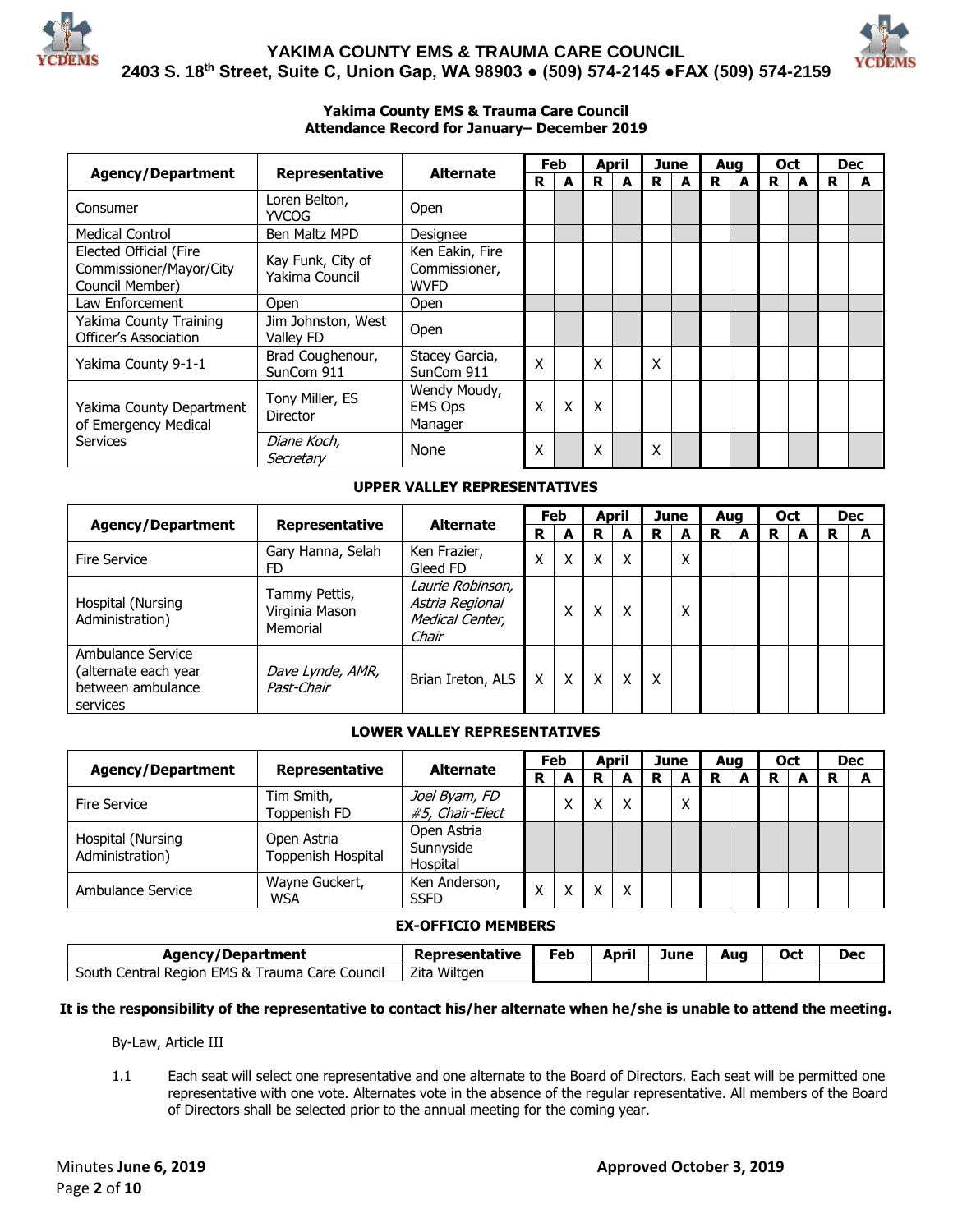



- **1. Roll call** with 6 present. Three representatives and three alternates. Three alternates were voting at this meeting.
- **2. Guests**: Bill Harris, SSFD, Jonas Landstrom, Airlift Northwest and Aaron Markham, YFD.

# **3. Approval and correction of minutes**.

Dave Lynde moved to approve the minutes from April 4, 2019, as sent. Brad Coughenour seconded. Motion passed.

- **4. Correspondence** Laurie Robinson None.
- **5. Committee Reports**

# **Medical Control: Ben Maltz, MD – None**

# **Regional Council: Dave Lynde**

# A. **Education Update**

- DOH issued 73 NREMT Vouchers for initial testing between March 2018 and April 2019. The breakdown includes AEMT, EMT and EMR vouchers. Voucher applications for initial certification examinations are being accepted for the EMT level. If you want to use the program do not pay for the exam. Complete the application on the DOH website: [https://www.doh.wa.gov/ForPublicHealthandHealthcareProviders/EmergencyMedicalService](https://www.doh.wa.gov/ForPublicHealthandHealthcareProviders/EmergencyMedicalServicesEMSSystems/EMSEducationandTraining/NationalRegistryInformation) [sEMSSystems/EMSEducationandTraining/NationalRegistryInformation](https://www.doh.wa.gov/ForPublicHealthandHealthcareProviders/EmergencyMedicalServicesEMSSystems/EMSEducationandTraining/NationalRegistryInformation) The information and application for vouchers is towards the bottom of the page.
- Due to changes with NREMT recertification requirements the Department updated the refresher course schedules. The EMR, EMT, AEMT and Paramedic refresher schedules are on the DOH website: <https://www.doh.wa.gov/Portals/1/Documents/Pubs/530217.pdf> and <https://www.doh.wa.gov/Portals/1/Documents/Pubs/530206.pdf>
- Skill sheets used in EMR, EMT, and AEMT courses have been updated to NREMT standards and consolidated into one document. These are available on the DOH website under provider education:<https://www.doh.wa.gov/Portals/1/Documents/Pubs/530226.pdf>

# B. **Rulemaking**

The DOH is continuing to conduct stakeholder meetings to update and develop proposed language for sections of the WAC. The next meeting is June 13<sup>th</sup> from 10:30-12:00. The meeting will focus on WAC 246-976-161 (General Education), -162 (CME Method of Recertification), -163 (OTEP Method of Recertification) and -171 (Recertification, reversion, reissuance and reinstatement of certification) and previously reviewed sections.

# C. **DOH Projects**

 **Washington State Skills and Procedures List Updated April 2019** – The DOH has updated the Washington State Approved Skills and Procedures for Certified EMS Providers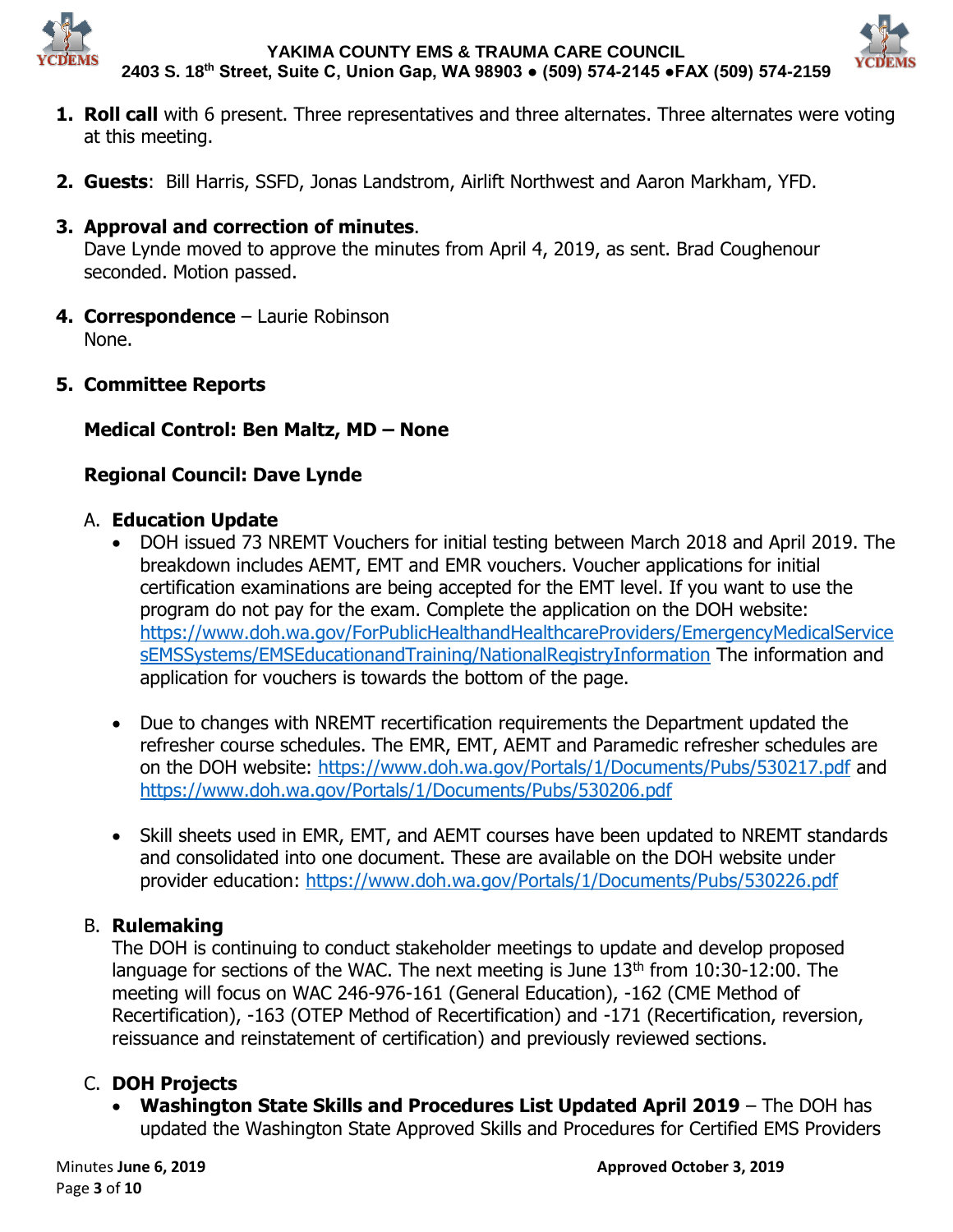



<https://www.doh.wa.gov/Portals/1/Documents/Pubs/530173.pdf> list based on recent revision to the national EMS Scope of Practice Model and in consultation with the state EMS Medical Program Directors and Prehospital Technical Advisory Committee. The Washington State EMS Skills and Procedures list identifies skills and procedures that are:

- $\checkmark$  Included in the National Core Curriculum;
- $\checkmark$  Washington State requirements that must be included in initial and ongoing EMS courses approved in Washington State;
- $\checkmark$  Authorized if department approved MPD specialized training has occurred when applicable;
- $\checkmark$  Authorized only if a department approved MPD protocol is in place

EMS policies and procedures that may need to be reviewed and updated include department approved MPD protocols, county operating procedures, and patient care procedures. Changes should be adopted and reflected in protocols and other applicable documents by January 1, 2021.

- **Washington State Stroke Triage Tool Updated April 2019** The Washington State Emergency Cardiac and Stroke Technical Advisory Committee (ECS TAC) is comprised of healthcare partners within the emergency care system with subject matter expertise related to emergency cardiac and stroke care. The ECS TAC advises the EMS & Trauma Care Steering Committee on the provisions of ECS care. The State of Washington Prehospital Stroke Triage Destination Procedure (stroke triage tool) <https://www.doh.wa.gov/Portals/1/Documents/Pubs/530182.pdf> is a body of work produced by the ECS TAC and is reviewed and revised when evidence is made available to substantiate changes. In consultation with our state advisory groups, the department has made a minor revision to the stroke triage tool to increase the treatment window to 24 hours for endovascular care of ischemic stroke with large vessel occlusion.
- **Washington State POLST** (Physician Orders for Life-Sustaining Treatment) **Curriculum Updated –** The Department of Health in collaboration with the Washington State Medical Association, medical program directors and EMS instructors have reviewed and updated the POLST curriculum: [https://www.doh.wa.gov/Portals/1/Documents/Pubs/530235POLSTCurriculumForEMSProvid](https://www.doh.wa.gov/Portals/1/Documents/Pubs/530235POLSTCurriculumForEMSProviders.pdf)

[ers.pdf](https://www.doh.wa.gov/Portals/1/Documents/Pubs/530235POLSTCurriculumForEMSProviders.pdf)

- **Medical Program Director Meeting (MPD)**  The Medical Program Directors meeting was held on Monday. The main topic of discussion was the American College of Surgeons assessment report. Dr. Cooper, Snohomish County MPD will present information about a pilot project for a diversion center using EMS personnel, and discuss his implementation challenges, successes and resources for the Travis Alert curriculum.
- **Steering Committee** ACS reported the findings from their evaluation. In addition to the advantages and assets of our system there were 90 areas of challenges/vulnerability of which 19 priority were highlighted during the presentation. Full report expected in approximately 6 weeks. Of note the following concerns were listed: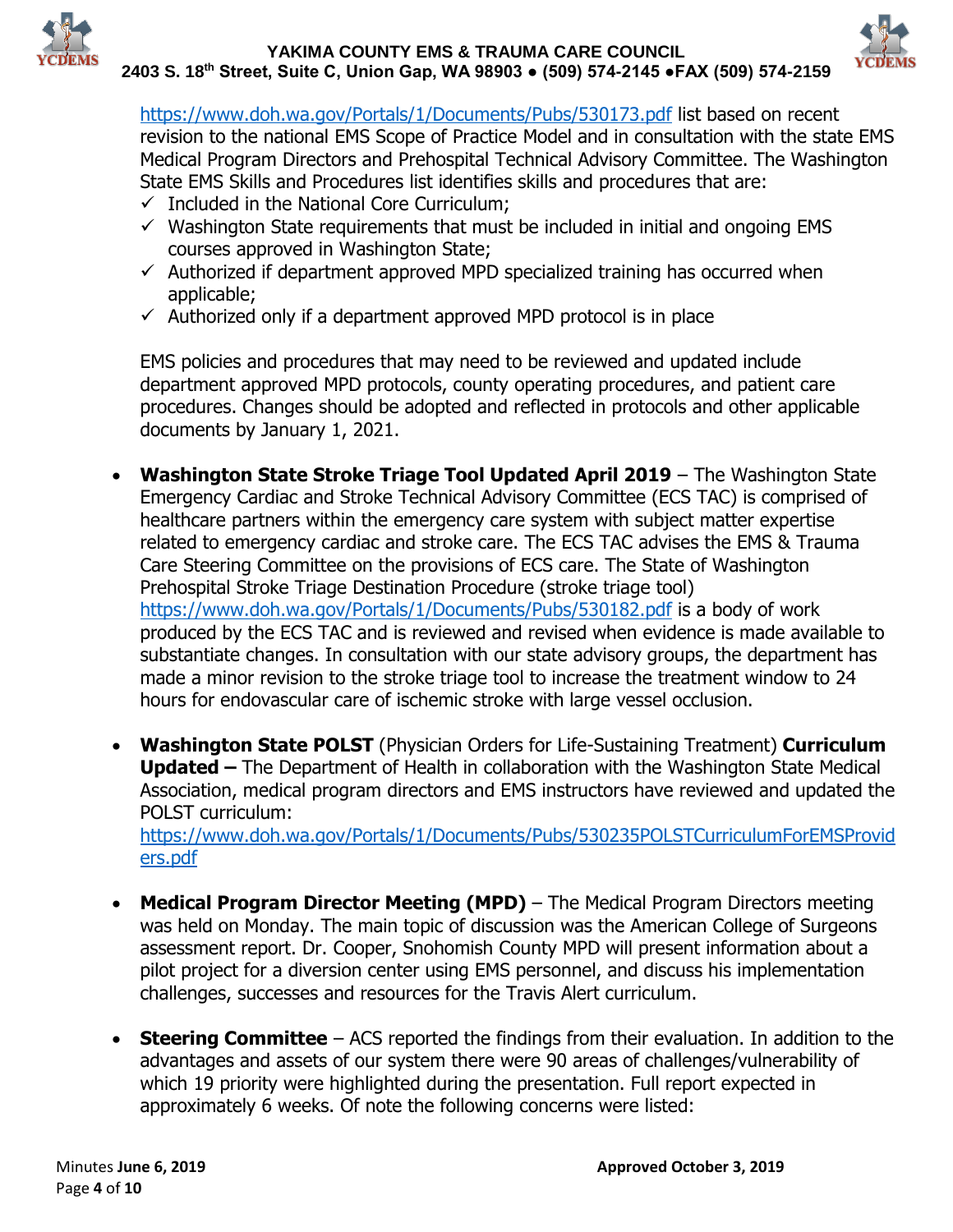

#### **YAKIMA COUNTY EMS & TRAUMA CARE COUNCIL**



**2403 S. 18th Street, Suite C, Union Gap, WA 98903 ● (509) 574-2145 ●FAX (509) 574-2159**

- $\checkmark$  No State wide medical direction. Suggest that Washington have a State MPD to control skills and abilities for all providers State-wide.
- $\checkmark$  Lack of funding in many areas of the system.
- $\checkmark$  Pressure to keep patients in health care systems, whether that was what was best for the patient or not.
- $\checkmark$  The min/max process. The criteria needs to be the same across the board.
- $\checkmark$  Political influences within the system.
- $\checkmark$  Definitive care
- $\checkmark$  State strategic plan
- $\checkmark$  Data analysis

The new Chair Elect for the Steering Committee is Dr. Cooper.

- **Regional Council** The DOH FY 2019-21 Regional System Plan is approved. The DOH FY 2019-21 Admin Contract is approved.
	- Exteminder of State Education Workgroup Meeting and SEI Workshop on July 23rd at CBC.
	- $\checkmark$  Exploring a Regional Training Committee to meet before Council.

# **SunCom 911 – Brad Coughenour**

A. Comtech and Century Link have completed the transfer of information and SunComm is now totally on Comtech. Tom Sellstad (did I spell his name correctly?) and (Brad what was the other person's name?) are still working on updating the GIS information. The data bases are being rerun and tightened up each time, so that the correct address will come up for dispatching.

# **Department of EMS: Tony Miller reported by Diane Koch**

A. 2019 OTEP Modules 5 and 6 have been filmed. We are currently reviewing the first video. We will be updating the student text to ensure it matches and flows in the same order as the video. As soon as we receive the second video we will review it to ensure that the student text matches and flows in the same order as the video.

We are continuing work on 2020 OTEP Modules 1 & 2, which should be completed by the end of the summer. At which time we will start 2020 OTEP Modules 3 & 4.

- B. The RN to EMT Bridge Course has been completed and with 4 students who are ready for the NREMT test. One of the students has completed his NREMT account and been approved to test. The other 3 will have this completed soon.
- C. The EMT course has been completed and 24 of 34 students have taken the NREMT exam. Of those that have taken the exam 20 passed on the first try, 1 student was successful on his second try and 3 others still need to retake the exam.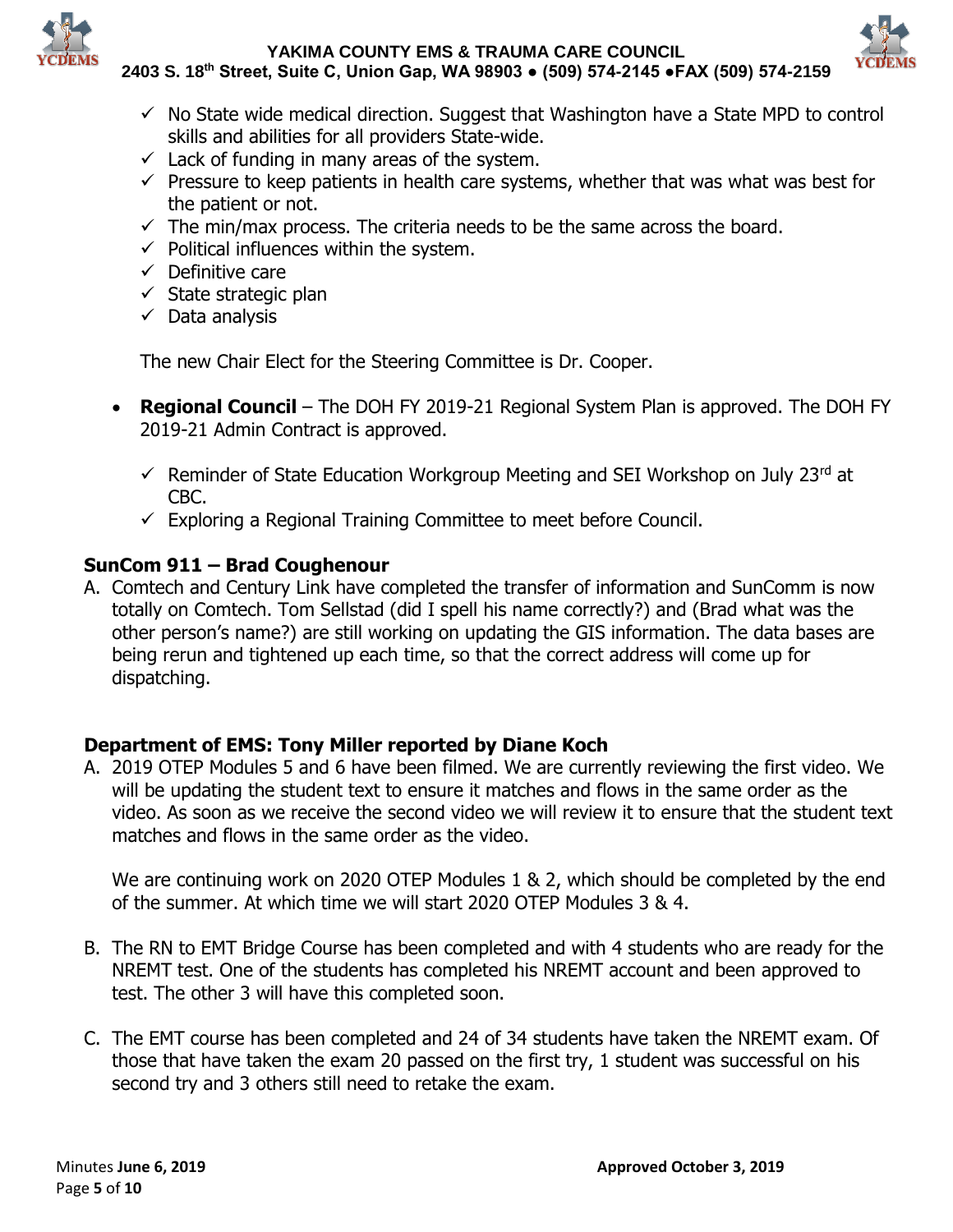



Of the remaining 10 students, 7 have made their NREMT account. Of those 5 have been approved to test at the EMT level and 1 has been approved to test at the EMR level but have not yet tested.

Those students who had successfully completed National Registry and turned in their State applications by May 24<sup>th</sup>, have all been mailed to the State. Of those 12 are already certified, and 9 are pending.

- D. Training report March April, we provided 974 students with 203 hours of training. Report attached.
- E. Diane is continuing to work on 2020 Training Schedules and will be contacting your agencies during June and July for approval of your agency schedule. It would be appreciated if all responses could be received during August.
- F. Wendy will be out until at least August. Continue to send requests to Tony until further notice. Until Wendy returns we will not be hiring an assistant for her.

# **6. Old Business:**

A. Trauma Response Area Maps – Dave Lynde reported we have received a map of taxing districts. No descriptions are on it, which is what we really need. Those descriptions do not exist and we will be working on that piece.

# **7. New Business: None**

# **8. Good of the Order**

- A. Dave Lynde requested and made a motion to cancel August meeting, as the Regional Council July meeting has been canceled, and all State meetings that he attends are canceled for July and August. Joel Byam seconded. Motion passed.
- B. Jonas Landstrom reported that a lease agreement is being completed for a base for the helicopter. The airplane will remain in at the Yakima County airport for patients who need to be flown. He did encourage departments to continue to call if we need them. It is however, imperative to contact them right away as they are approximately 30 to 40 minutes from locations within the county.
- C. Laurie Robinson is participating in *Downtown Summer Nights* which starts next week. She will have a tent and be providing education information. If any agency would like to join her, please contact her at: [schlotfeldt.laurie@gmail.com](mailto:schlotfeldt.laurie@gmail.com)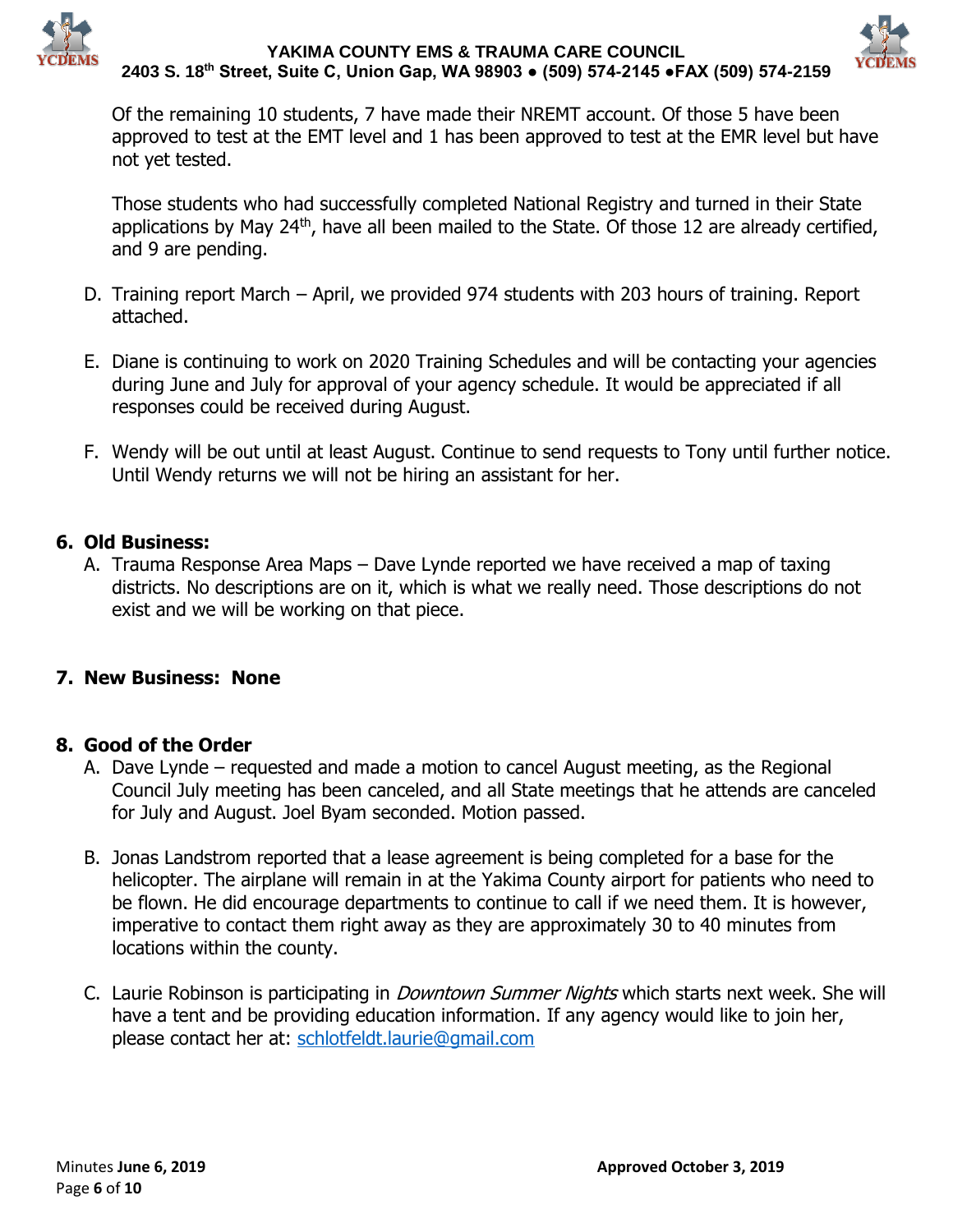



- **9.** The next meeting will be **October 3, 2019 at 1:30 pm,** Yakima County Department of Emergency Medical Services, 2403 S. 18th Street, Union Gap, Classroom B.
- **10.** Meeting adjourned.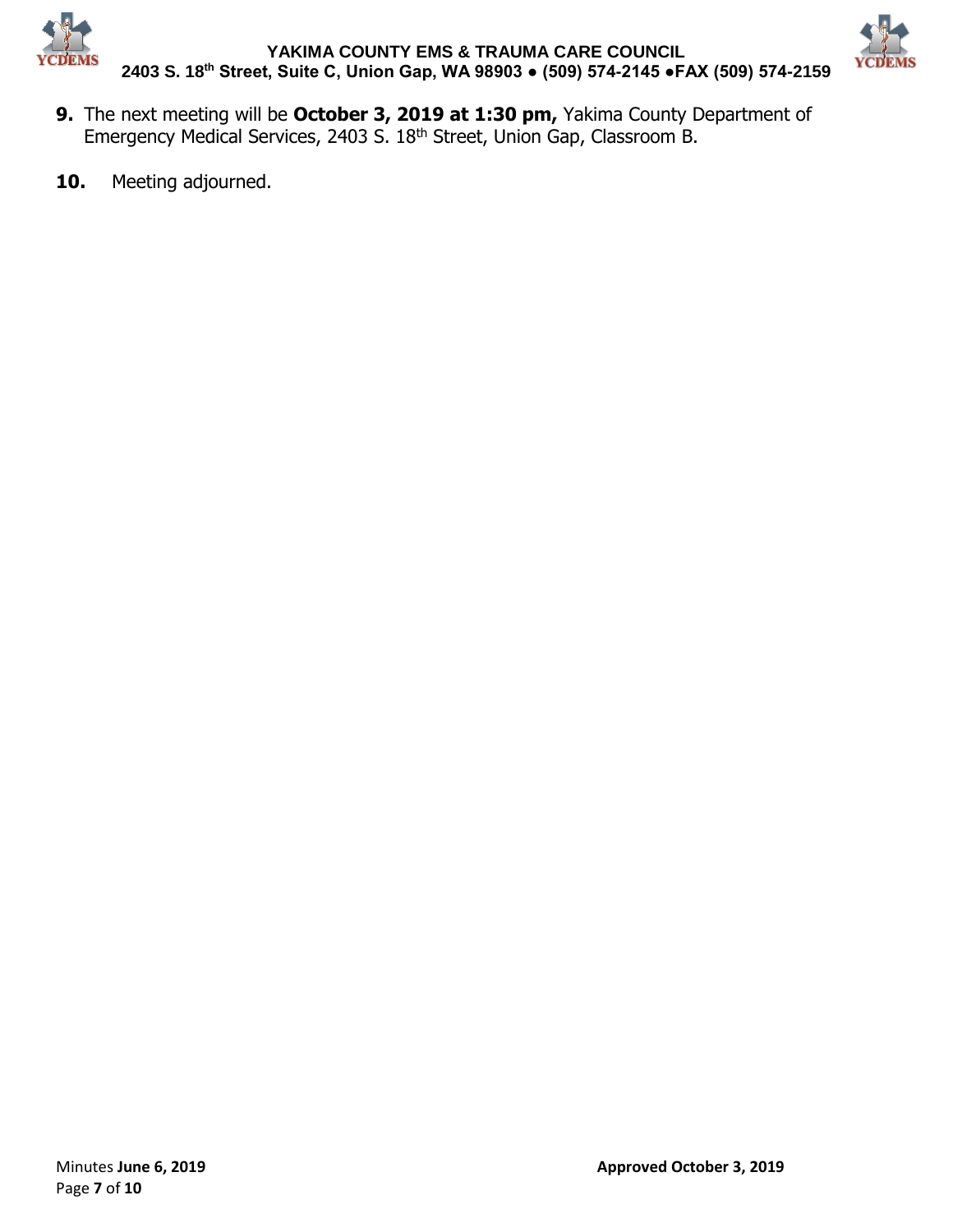



#### **Yakima County EMS and Trauma Care Council Bi-Monthly 2019 Training Report Months: March 1, 2019 - April 30, 2019**

#### **OTEP CLASSES**

| <b>Date</b> | <b>Class</b>                              | Location                                 | <b>Students</b>         | <b>Hours</b>   |
|-------------|-------------------------------------------|------------------------------------------|-------------------------|----------------|
| 3/4/2019    | 2019 Skills Workshop A (Mod1&2)           | FD #5, St#1 White Swan                   | 3                       | $\overline{2}$ |
| 3/5/2019    | 2019 Skills Workshop A (Mod 1&2)          | West Valley FD, St #51 - Day Drill       | $\overline{7}$          | $\overline{2}$ |
| 3/6/2019    | 2019 Skills Workshop A (Mod 1&2)          | Selah FD, St #21&22 @ 21                 | 20                      | $\overline{2}$ |
| 3/6/2019    | 2019 Skills Workshop A (Mod 1&2)          | Selah FD, St #24&26 @ 24                 | 6                       | $\overline{2}$ |
| 3/7/2019    | 2019 Skills Workshop A (Mod 1&2)          | Yakima Training Center FD                | 16                      | $\overline{2}$ |
| 3/7/2019    | 2019 Skills Workshop A (Mod1&2)           | FD#5, St#3 & St#4 @ Harrah               | 15                      | $\overline{2}$ |
| 3/7/2019    | 2019 Skills Workshop A (Mod1&2)           | FD #5, St#15 @ Mabton                    | canceled by agency      |                |
| 3/12/2019   | 2019 Skills Workshop A (Mod1&2)           | FD #5, St#10 @ Zillah                    | 20                      | 2              |
| 3/13/2019   | 2019 ILS Skills Workshop A                | Grant Co FD#8 @ Mattawa                  | $\overline{\mathbf{4}}$ | 1              |
|             | 2019 Skills Workshop A (Mod 1&2)          |                                          | 12                      | $\overline{2}$ |
| 3/13/2019   | 2019 Skills Workshop A (Mod 1&2)          | West Valley FD, St #51                   | 16                      | $\overline{2}$ |
| 3/13/2019   | 2019 Skills Workshop A (Mod 1&2)          | West Valley FD, St #53                   | 6                       | $\overline{2}$ |
| 3/14/2019   | 2019 Skills Workshop A (Mod 1&2)          | Yakima Training Center FD                | 10                      | $\overline{2}$ |
| 3/14/2019   | 2019 Skills Workshop A (Mod1&2)           | FD #5, St#9 @ Toppenish                  | $\overline{7}$          | $\overline{2}$ |
| 3/19/2019   | 2019 Skills Workshop A (Mod 1&2)          | Klickitat Co FD#2 @ Bickleton            | 9                       | $\overline{2}$ |
| 3/19/2019   | 2019 Skills Workshop A (Mod 1&2)          | Nile FD                                  | 8                       | $\overline{2}$ |
| 3/20/2019   | 2019 Skills Workshop A (Mod1&2)           | FD #5, St#14 @ Grandview                 | 18                      | $\overline{2}$ |
| 3/21/2019   | 2019 Skills Workshop A (Mod1&2)           | FD #5, St#6 @ Wapato                     | 3                       | $\overline{2}$ |
| 3/25/2019   | 2019 Skills Workshop A (Mod1&2)           | FD #5, St#5 & St#7 @ Sawyer              | 16                      | $\overline{2}$ |
| 3/26/2019   | 2019 Skills Workshop A (Mod1&2)           | FD #5, St#11, St#12 & St#16 @<br>Outlook | 15                      | $\overline{2}$ |
| 3/26/2019   | 2019 Skills Workshop A (Mod 1&2)          | Naches FD                                | 13                      | $\overline{2}$ |
| 3/27/2019   | 2019 Skills Workshop A (Mod1&2)           | FD #5, St#13 @ Sunnyside                 | 23                      | $\overline{c}$ |
| 3/27/2019   | 2019 Skills Workshop A (Mod 1&2)          | West Valley FD, St #52                   | 8                       | $\overline{2}$ |
| 3/27/2019   | 2019 Skills Workshop A (Mod 1&2)          | West Valley FD, St #54                   | 8                       | $\overline{2}$ |
| 4/6/2019    | 2019 Skills Workshop A (Mod 1 & 2) Makeup | FD#5, St#7 @ Sawyer                      | 3                       | $\overline{2}$ |
| 4/10/2019   | 2019 Skills Workshop A (Mod 1 & 2)        | Gleed FD                                 | 8                       | $\overline{2}$ |
| 4/10/2019   | 2019 Skills Workshop A (Mod 1 & 2)        | Naches Hts FD                            | 5                       | $\overline{2}$ |
| 4/15/2019   | 2019 Skills Workshop A (Mod 1 & 2)        | Yakima FD, Station #91                   | 14                      | $\overline{2}$ |
| 4/15/2019   | 2019 Skills Workshop A (Mod 1 & 2)        | Yakima FD, Station #94                   | 10                      | $\overline{2}$ |
| 4/16/2019   | 2019 Skills Workshop A (Mod 1 & 2)        | East Valley FD                           | 16                      | $\overline{c}$ |
| 4/16/2019   | 2019 Skills Workshop A (Mod 1 & 2)        | Highland FD @ Cowiche                    | 15                      | $\overline{2}$ |
| 4/18/2019   | 2019 Skills Workshop A (Mod 1 & 2)        | Yakima FD, Station #91                   | 13                      | $\overline{c}$ |
| 4/18/2019   | 2019 Skills Workshop A (Mod 1 & 2)        | Yakima FD, Station #94                   | 10                      | 2              |
| 4/18/2019   | 2019 Skills Workshop A (Mod 1 & 2)        | East Valley FD                           | $\overline{4}$          | $\overline{c}$ |
| 4/19/2019   | 2019 Skills Workshop A (Mod 1 & 2)        | Yakima FD, Station #91                   | 13                      | $\overline{c}$ |
| 4/19/2019   | 2019 Skills Workshop A (Mod 1 & 2)        | Yakima FD, Station #94                   | 10                      | 2              |
| 4/19/2019   | 2019 Skills Workshop A (Mod 1 & 2)        | East Valley FD                           | 4                       | $\overline{2}$ |
|             |                                           | <b>TOTALS</b>                            | 388                     | 71.0           |
|             |                                           | <b>AVERAGES</b>                          | 10.78                   | 1.97           |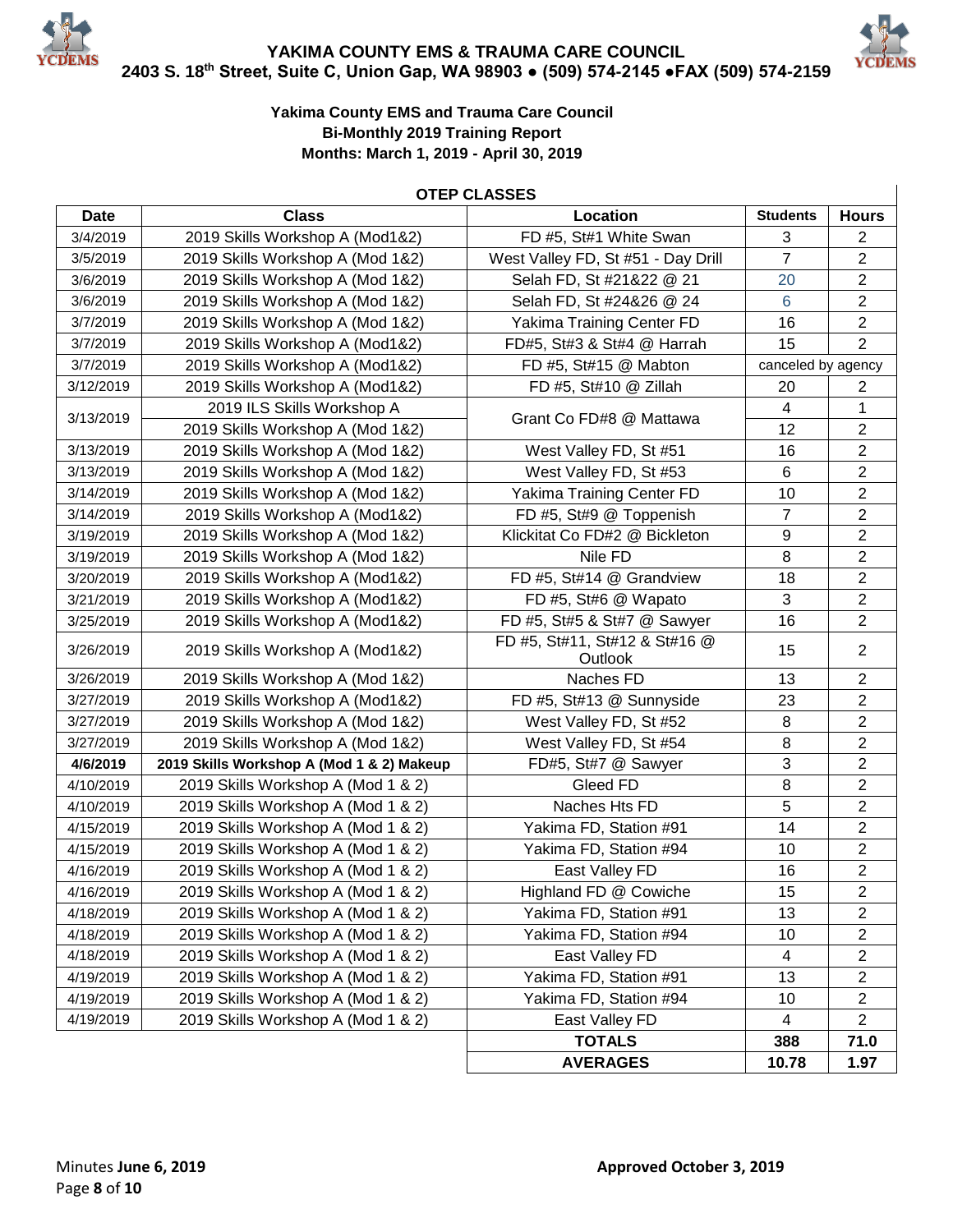



 $\mathsf{l}$ 

#### **IN HOUSE OTEP CLASSES MAKEUP**

| Date      | Class                                     | Location        | <b>Students</b> | <b>Hours</b> |
|-----------|-------------------------------------------|-----------------|-----------------|--------------|
| 3/7/2019  | 2017 Skills Workshop C (Mod 5 & 6) Makeup | Gleed FD        |                 |              |
| 4/24/2019 | 2018 Skills Workshop C (Mod 5 & 6) Makeup | Naches Hts FD   |                 |              |
|           |                                           | <b>TOTALS</b>   |                 | 4.0          |
|           |                                           | <b>AVERAGES</b> | 1.50            | 2.00         |

#### **2019 EMT ACADEMY**

| <b>DATE</b>           | <b>SUBJECT</b>                                                                                                                                                | <b>LOCATION</b>                          | <b>Students</b> | <b>Hours</b> |
|-----------------------|---------------------------------------------------------------------------------------------------------------------------------------------------------------|------------------------------------------|-----------------|--------------|
| 3/2/2019              | Winter EMT Academy - Skills                                                                                                                                   | 2403 S. 19th St, Union Gap,<br>Classroom | 35              | 6.5          |
| 3/4/2019              | Winter EMT Academy - Operations Block<br>Chapter 39: Incident Management & Chapter 40:<br>Terrorism Response and Disaster Management,<br><b>MCI Table Top</b> | 2403 S. 19th St, Union Gap,<br>Classroom | 35              | 4            |
| 3/7/2019              | Winter EMT Academy - Trauma Block Chapter<br>24: Trauma Overview & Chapter 25: Bleeding                                                                       | 2403 S. 19th St, Union Gap,<br>Classroom | 35              | 4            |
| 3/9/2019              | Winter EMT Academy - Helicopter Day & Skills                                                                                                                  | 2403 S. 19th St, Union Gap,<br>Classroom | 35              | 6.5          |
| 3/11/2019             | Winter EMT Academy - Trauma Block Chapter<br>26: Soft-Tissue Injuries & Chapter 27: Face and<br>Neck Injuries                                                 | 2403 S. 19th St, Union Gap,<br>Classroom | 34              | 4            |
| 3/14/2019             | Winter EMT Academy - Trauma Block Chapter<br>28: Head and Spine Injuries & Chapter 29: Chest<br><b>Injuries</b>                                               | 2403 S. 19th St, Union Gap,<br>Classroom | 34              | 4            |
| 3/16/2019             | Winter EMT Academy - Putting it All Together<br>Skills and Debriefing Putting it All Together                                                                 | 2403 S. 19th St, Union Gap,<br>Classroom | 34              | 6.5          |
| 3/18/2019             | Winter EMT Academy Trauma Block Chapter 31:<br>Orthopaedic Injuries                                                                                           | 2403 S. 19th St, Union Gap,<br>Classroom | 34              | 4            |
| 3/21/2019             | Winter EMT Academy Trauma Block Chapter 30:<br>Abdominal and Genitourinary Injuries & Chapter<br>32: Environmental Injuries                                   | 2403 S. 19th St, Union Gap,<br>Classroom | 34              | 4            |
| 3/23/2019             | Winter EMT Academy - Skills                                                                                                                                   | 2403 S. 19th St, Union Gap,<br>Classroom | 34              | 6.5          |
| 3/25/2019             | Winter EMT Academy - Dementia Tour & Skills                                                                                                                   | 2403 S. 19th St, Union Gap,<br>Classroom | 34              | 4            |
| 3/28/2019             | Winter EMT Academy - Open Night & Final Exam<br>Review                                                                                                        | 2403 S. 19th St, Union Gap,<br>Classroom | 34              | 4            |
| 3/30/2019             | Winter EMT Academy - Final Practical Exam                                                                                                                     | 2403 S. 19th St, Union Gap,<br>Classroom | 34              | 6.5          |
| 4/1/2019              | Winter EMT Academy - Final Written Exam                                                                                                                       | 2403 S. 18th St, Union Gap,<br>Classroom | 34              | 4            |
| $4/2/19$ -<br>4/26/19 | <b>Winter EMT Academy Ride Time</b>                                                                                                                           |                                          |                 |              |
| 4/27/2019             | <b>Winter EMT Academy - Course</b><br><b>Conclusion/Special Skills</b>                                                                                        | 2403 S. 18th St, Union Gap,<br>Classroom | 34              | 6.5          |
|                       |                                                                                                                                                               | <b>TOTALS</b>                            | 514             | 75.0         |
|                       |                                                                                                                                                               | <b>AVERAGES</b>                          | 34.27           | 5.00         |